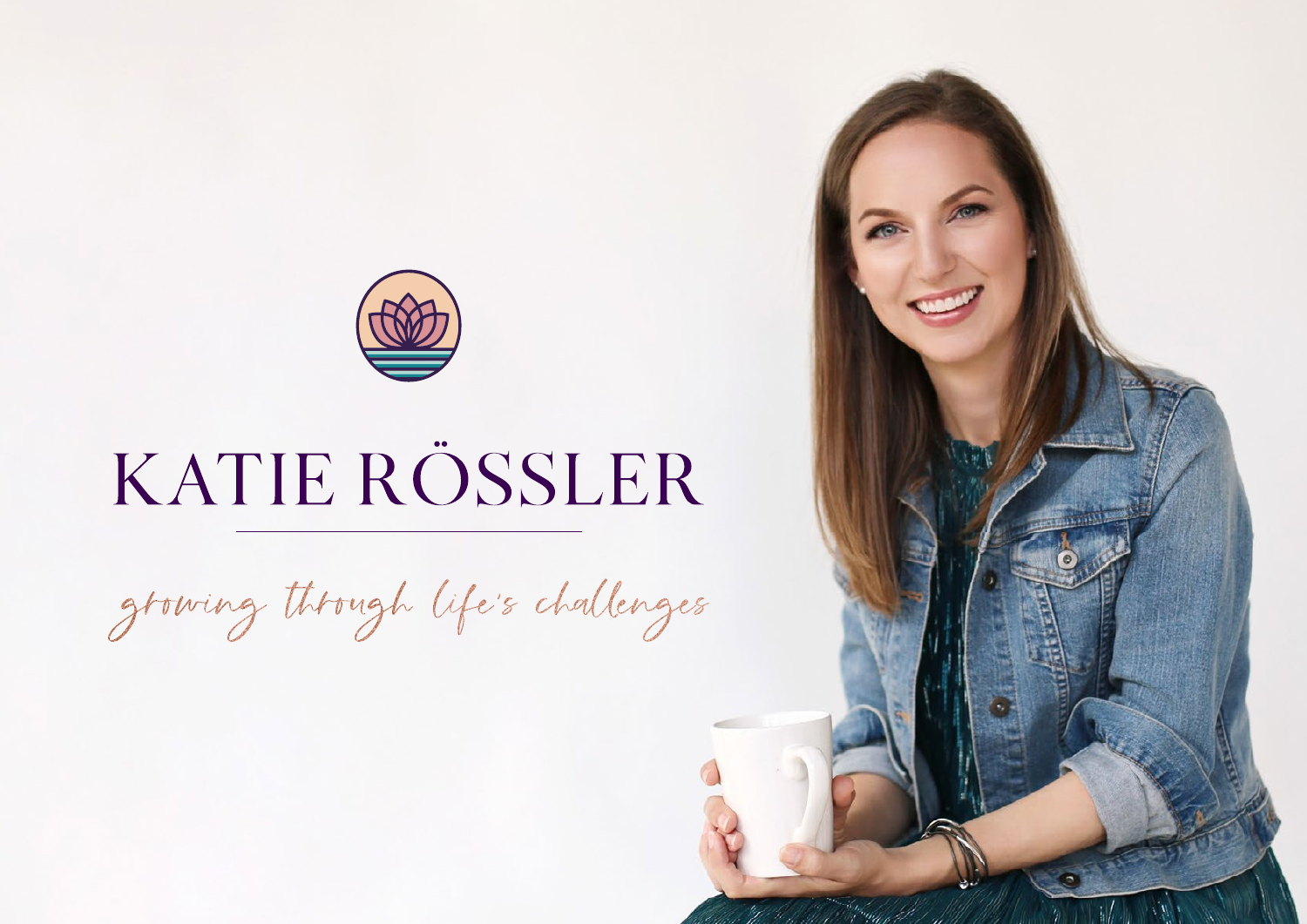### BIOGRAPHY

Katie Rössler is a licensed counselor and grief healer with over 12 years of experience helping individuals, couples, and families live healthier, happier lives. As an American living in Munich, Germany with her husband, 2 girls, and a baby on the way, Katie is not new to life challenges and loss. 2018 and 2019 brought on a series of losses in her family, including the death of her mother without warning. Her mission is to help others face life's challenges and grief without fear and with support.

Katie grew up moving around in a military family and learned to love meeting new people and getting to know new places. After finishing high school, Katie graduated from Mississippi State University with a B.S. in Psychology and a Certificate in Women's Studies.

As a dreamer, Katie's vision was big: She wanted to help families and couples grow stronger together through life's challeng- $AC$ 

After experiencing her own parents' divorce in her teen years, she realized there were some key elements missing to her parents' relationship and her family's dynamic that could easily be taught to future couples and families. This added to her mission to get her Masters in Marriage and Family Counseling from The College of

William and Mary. After two years of studying, Katie went on to work in in-home counseling and at a residential treatment facility until completing her residency hours and achieving her license.

It was time for her to live her dream: owning a private practice and hiring other therapists specialized in areas she didn't work in so that families could come to the practice and get all the support they needed from one place. She set off with determination to achieve her goal, and in less than three years accomplished it. Over 500 people were served in Hampton Roads, Virginia by Katie and her team of therapists helping them improve their lives and relationships.

Motherhood was Katie's next goal, and she took some time off from work to stay at home with her first daughter. She learned the struggles of going from the working world to staying home and after her second daughter knew she needed to create a program to help other moms through this transition.

The From Stay at Home Mom to Chief Household Officer® was created to serve Katie and the new mom friends she had made after moving to Munich, Germany. She realized that struggling to be a stay at home mom was not just an American

thing. It impacted moms from around the world.

During her career, Katie has successfully owned two private practices, in the USA and in Germany and began impacting a larger online community through online courses and products.

She has been asked to hold workshops for Facebook Community Leadership Circles-Munich and the MOPS European Leadership Conference. Katie also works with Boston Consulting Group to provide workshops for their Munich team on productivity and work/life balance, as well as created a workshop during the pandemic on how their employees can work more effectively from home with kids. This workshop was presented online to employees internationally.

Katie is co-founder of Women Entrepreneurs of Munich, a non-profit organization to support the English speaking, female community in Munich who desire to be successful in their endeavors as entrepreneurs. She also has completed Level 2 Certification for the Gottman Method Training for couples therapists.

Getting her message out is important to Katie and she has spoken on over 20 podcasts about grief, motherhood, work/life balance, relationships, and expat life.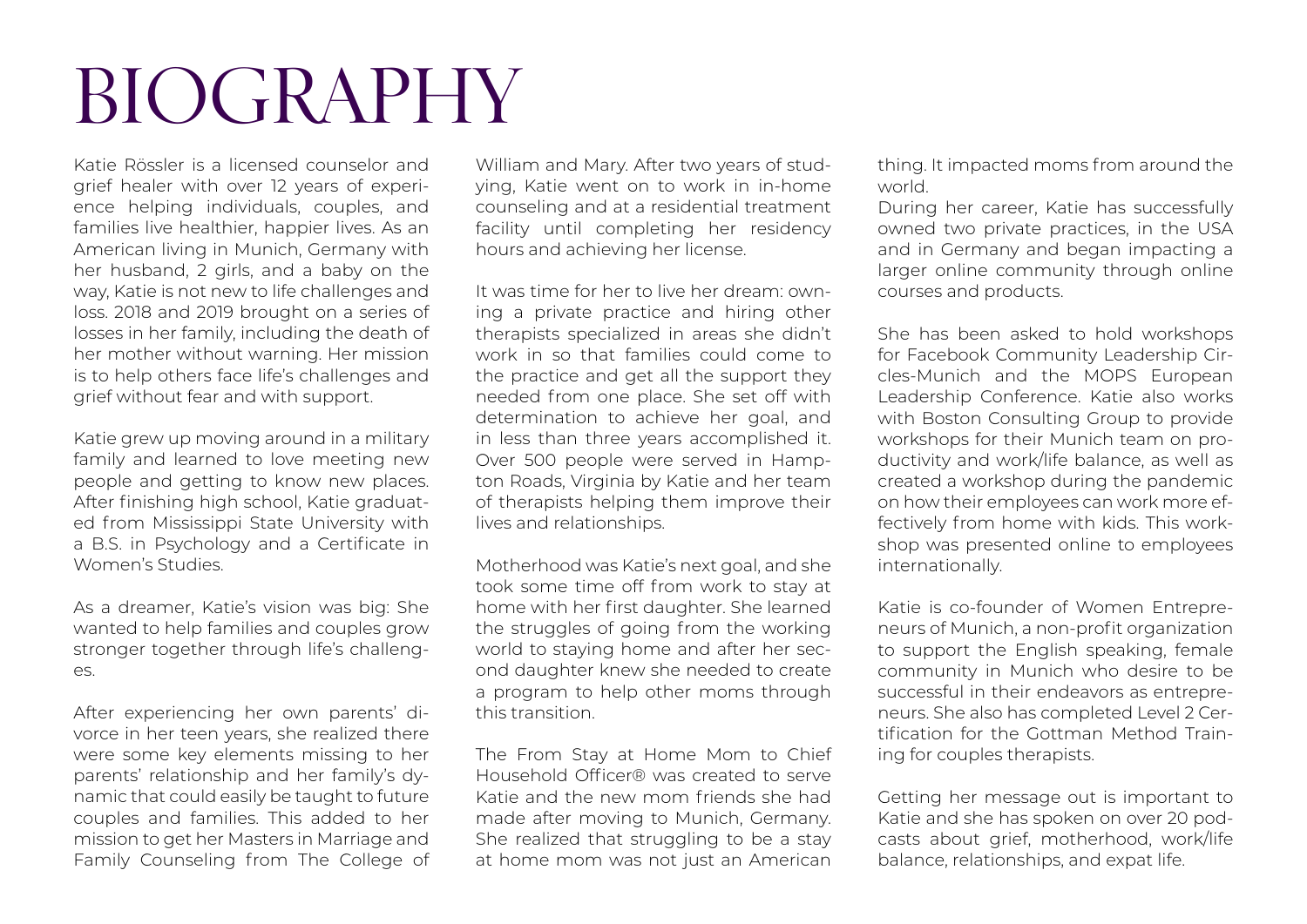# PODCASTS TOPICS

Getting her message out is important to Katie, and she has spoken on over 20 podcasts about grief, motherhood, work/life balance, relationships, and expat life.

Linked below are just a few of the podcasts features:

- [Counseling for Cross-Cultural Relationships](https://podcasts.google.com/feed/aHR0cHM6Ly90aGVleHBhdGNhc3QucG9kYmVhbi5jb20vZmVlZC54bWw/episode/dGhlZXhwYXRjYXN0LnBvZGJlYW4uY29tLzM2ZmI4ZjE5LWU2ZTMtNTU3OS1iODhlLTVlZjJjMmNmNDIxZQ?hl=en-DE&ep=6)
- [How to Make a More Equal Partnership](https://www.mindfulmamamentor.com/blog/how-to-make-a-more-equal-partnership-katie-rossler-210/)
- [The Secret Components & Rules to a Successful Family Meeting](https://parentpumpradio.podbean.com/e/the-secret-components-rules-to-a-successful-family-meeting-show-145/)
- [Katie Rössler: Running Her Home Like a Business](https://momdeconstructed.com/ep49/)
- [How to Kid-Proof Your Marriage](https://podcasts.apple.com/us/podcast/the-raiseology-podcast-with-sharon-somekh-md/id1418671108?i=1000439918954)
- [False Beliefs Around Grief with Katie Rössler, LPC, NCC](https://ginnykrauss.com/47-false-beliefs-around-grief-with-katie-rossler/)

"

To find more, please visit **[Katie's Podcasts page](http://www.katierossler.com/podcasts)**

- Facing grief and life challenges
- Healthy communication skills in relationships
- Expat relationships
- Work/Life Balance
- Burnout
- Challenges transitioning to motherhood
- Kid-proofing your marriage

"Katie significantly helped me to reflect on, navigate and accept a major life change. Her patient, friendly and insightful counsel was a lifeline for me: she's an excellent listener, with a sharp ear for details that might otherwise be missed. Working with her felt like a unique experience, tailored for my needs."

Jamie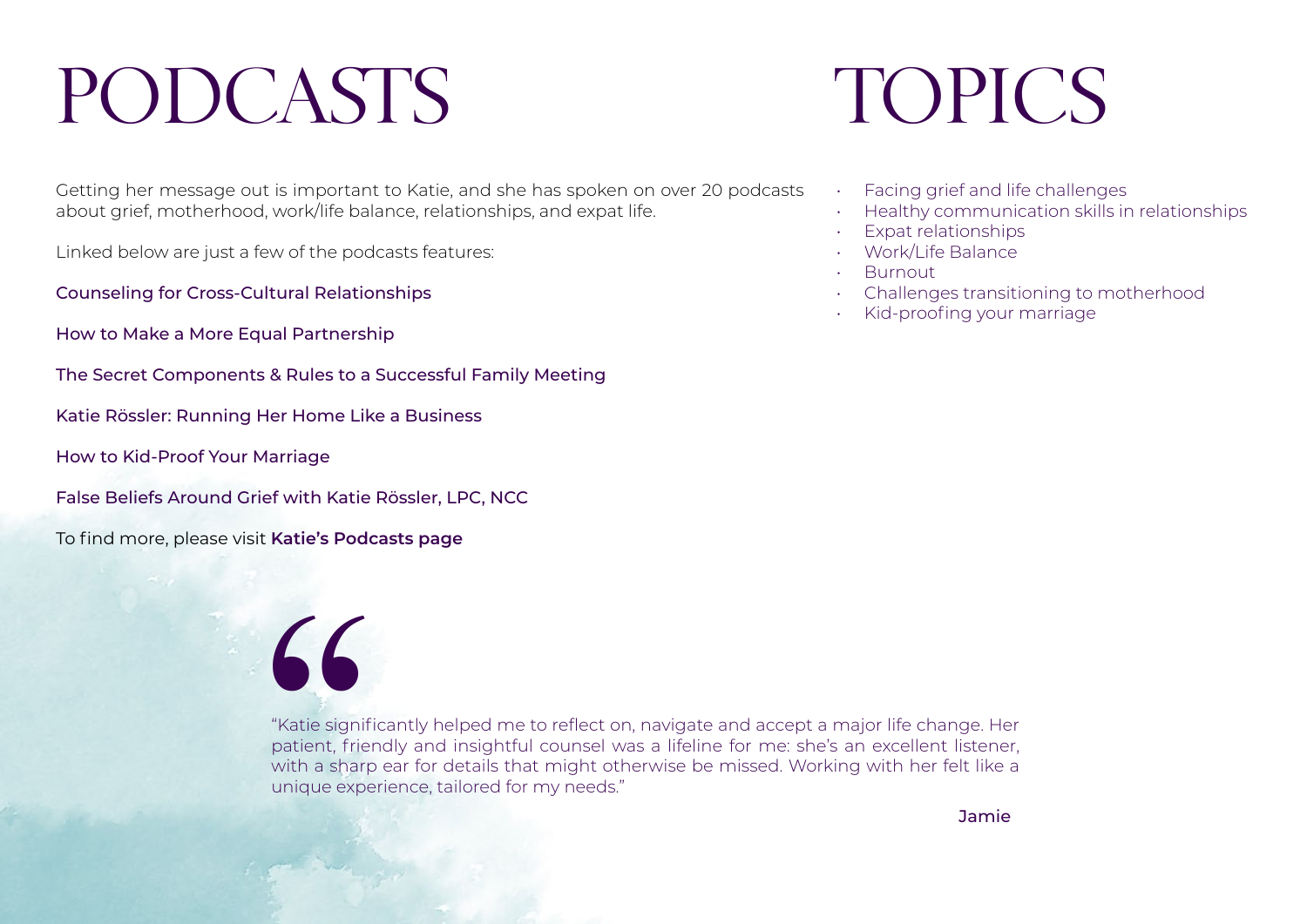

# "

"We have been working with Katie since 2019 to provide support to our working parents in regards to work/life balance, productivity, and self-care to prevent burnout.

She was able to hear the needs of our employees and tailor her workshops to our team. Katie speaks with confidence and ease and helped the employees to feel comfortable sharing their own experiences with each other during the workshops.

I highly recommend working with her to support your team or community in giving them tools to healthier habits."

> Daniella Westephalen Senior Manager Global HR at The Boston Consulting Group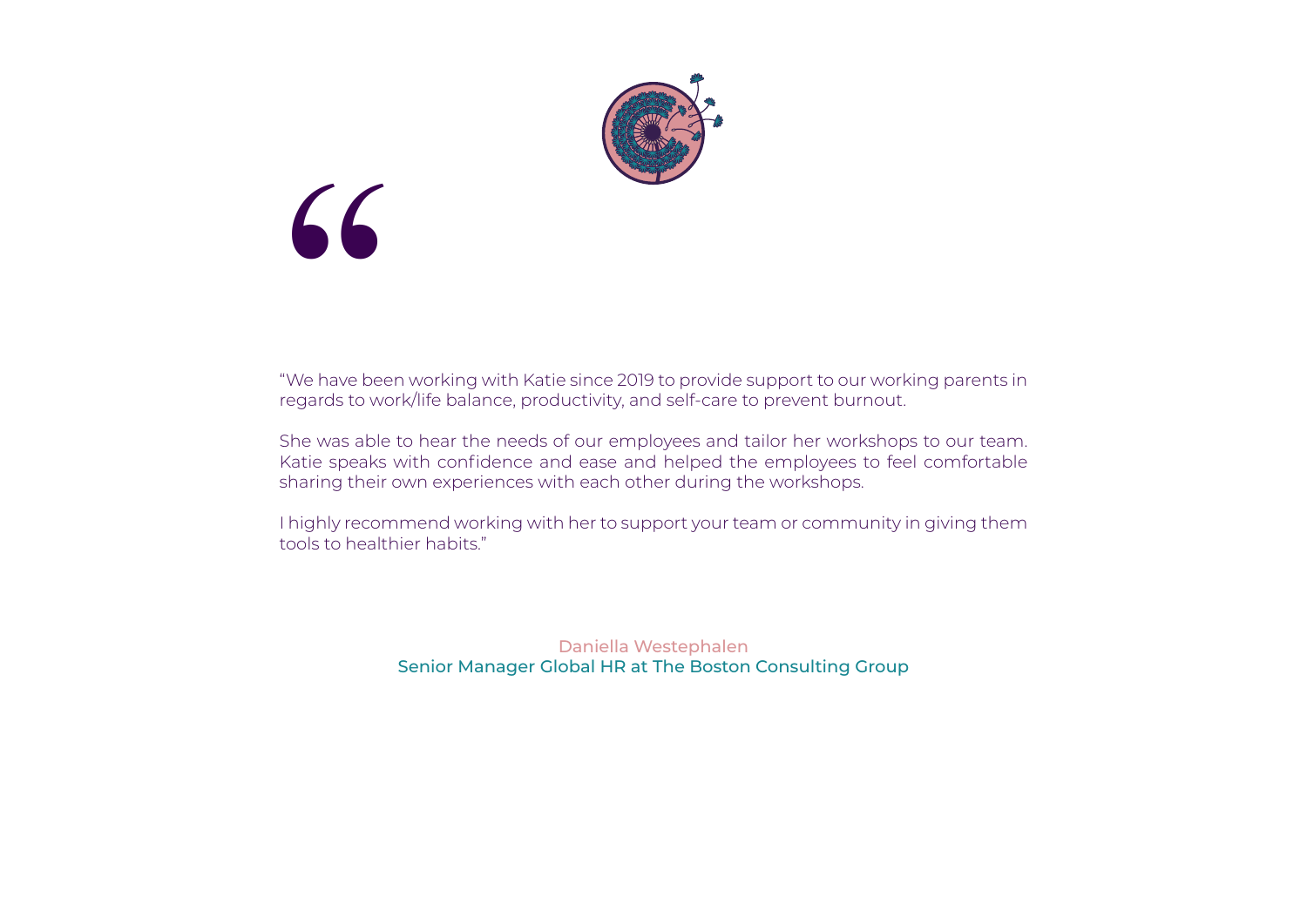# ARTICLES

Katie enjoys writing for Medium and supporting bloggers with articles to teach their communities about grief, life challenges, motherhood, relationships, and work/life balance.

| Giving My Anger a Voice                       | When You Fall Off the Wagon with a New Goal                                                 |
|-----------------------------------------------|---------------------------------------------------------------------------------------------|
| <b>Grief &amp; The Hulk</b>                   | Moving for Love                                                                             |
| The Silent Grievers During Covid-19           | A House Divided By Ketchup - Understanding<br><b>Cultural Differences In A Relationship</b> |
| <b>Your Internal Warrior</b>                  | Living the Mom Life with Purpose                                                            |
| It's Time To Take A Stand                     |                                                                                             |
| The F Word that Needs To Go                   | 4 Ways to Combat Loneliness and Isolation as a<br><b>New Mom</b>                            |
| No One Needs Four Vacuums                     | A Home Full of Gratitude                                                                    |
| The Art of Arguing: The Four Arguement Styles |                                                                                             |

[Marriage in a Rut? How to be More Intentional in](https://positive-connections.com/marriage-in-a-rut-how-to-be-more-intentional-in-your-marriage-after-kids)  [Your Marriage After Kids](https://positive-connections.com/marriage-in-a-rut-how-to-be-more-intentional-in-your-marriage-after-kids)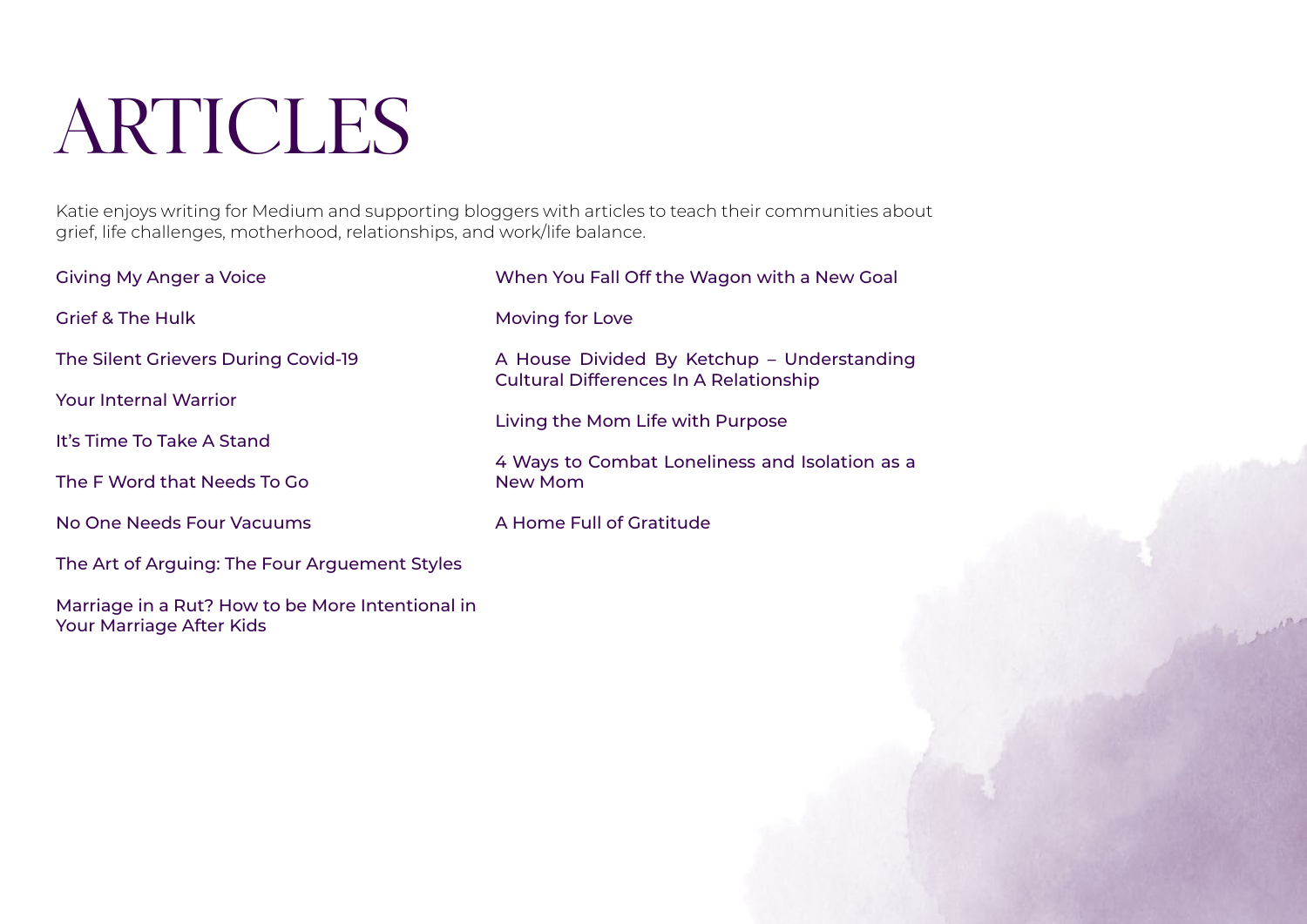

"I found Katie during a dark moment (dark year!) in my life. Struggling to keep my head above water, sad, and feeling lost, she has become a true beacon of light shining out of the gloom.

"I found Katie<br>above water, s<br>the gloom.<br>Somewhere al<br>to figure thing<br>modern day w<br>the burden be Somewhere along the line I was taught that asking for help is taboo, that I should be able to figure things out on my own- after all, isn't that the model of the independent, strong, modern day woman? I've learned that the true strength comes in reaching out when I feel the burden becoming too much.

Meditation, a practice new to me, is one of the many tools Katie has provided to help me work through my grief. During our first guided meditation together- goodness me! The second I closed my eyes the floodgates released. Emotion flowed that I was ignorant of harboring. I still remain a bit in awe- during each meditation with Katie (and, now, independently) I feel as though I am just getting to know- and love- myself.

The most valuable gifts our sessions have given me are the coping mechanisms to help myself. I've realized I've got everything I need, right here inside me. Katie provides the starting point and the tools to help me find the room to express the pent up thoughts, feelings, and needs. It's a very exciting expedition and I'm so thankful Katie has helped me open up this part of myself that's been dormant for so long. It's a major comfort in this journey of exploration and growth to have Katie right there next to me, encouraging me with her non-judgmental, wise, and thoughtful words of wisdom.

**Carrie**